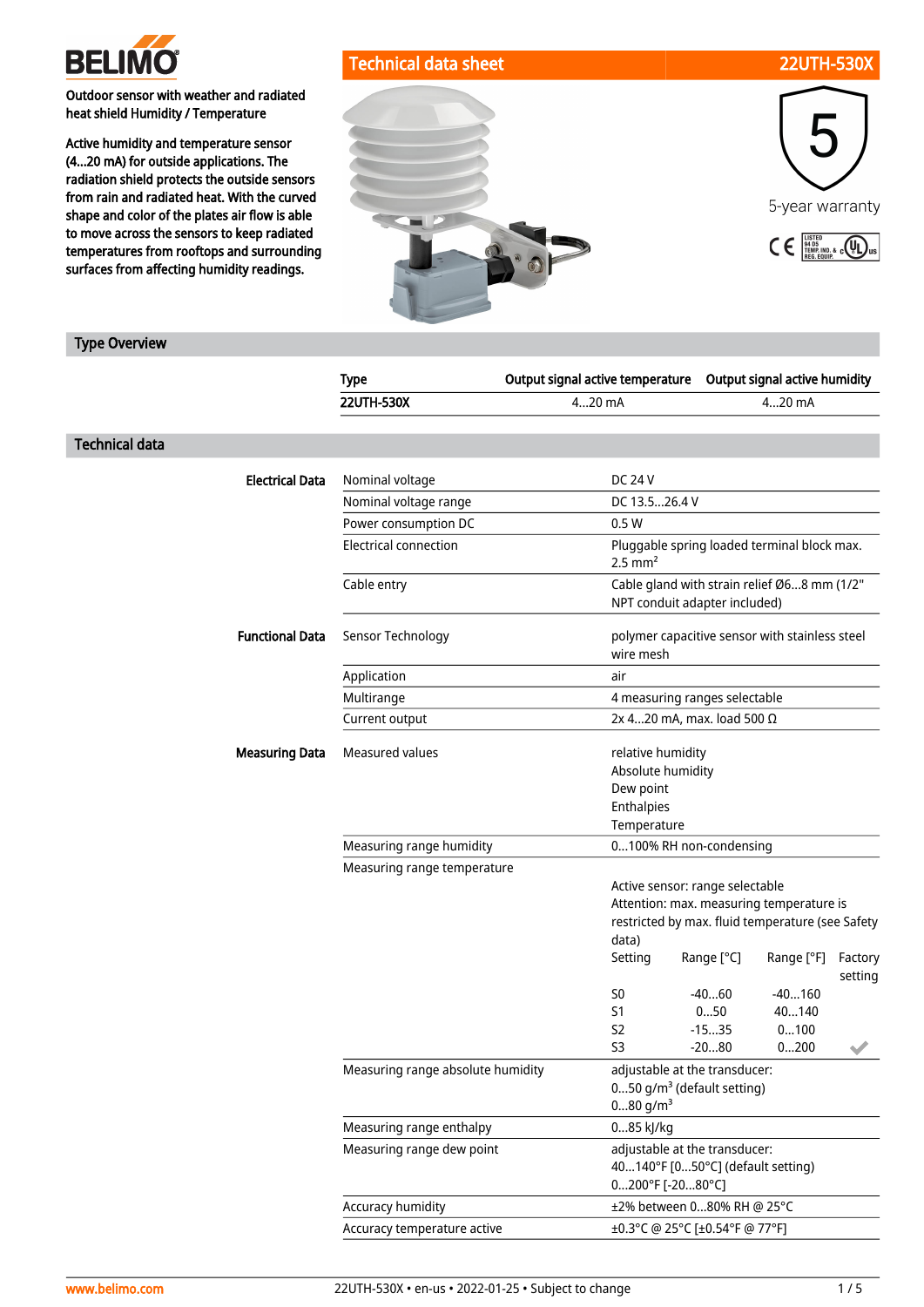

Technical data sheet 22UTH-530X

| Measuring Data     | Long-term stability                    | ±0.3% RH p.a. @ 70°F [21°C] @ 50% RH                          |  |  |
|--------------------|----------------------------------------|---------------------------------------------------------------|--|--|
|                    |                                        | ±0.09°F p.a. @ 70°F [±0.05°C p.a. @ 21°C]                     |  |  |
|                    | Time constant $\tau$ (63%) in the room | Relative humidity: typical 16 s                               |  |  |
|                    |                                        | Temperature: typical 351 s                                    |  |  |
| <b>Materials</b>   | Cable gland                            | PA6, black                                                    |  |  |
|                    | Housing                                | Cover: PC, grey                                               |  |  |
|                    |                                        | Bottom: PC, grey                                              |  |  |
|                    |                                        | Seal: NBR70, black                                            |  |  |
|                    |                                        | UV resistant                                                  |  |  |
| <b>Safety Data</b> | Ambient humidity                       | short-term condensation permitted                             |  |  |
|                    | Fluid humidity                         | short-term condensation permitted                             |  |  |
|                    | Ambient temperature                    | -30120°F [-3550°C]                                            |  |  |
|                    | Fluid temperature                      | -30120°F [-3550°C]                                            |  |  |
|                    | Operating condition air flow           | max. 40 ft/s [12 m/s]                                         |  |  |
|                    | <b>Protection class IEC/EN</b>         | III, Safety Extra-Low Voltage (SELV)                          |  |  |
|                    | Power source UL                        | Class 2 Supply                                                |  |  |
|                    | <b>EU Conformity</b>                   | <b>CE Marking</b>                                             |  |  |
|                    | <b>Certification IEC/EN</b>            | <b>IEC/EN 60730-1</b>                                         |  |  |
|                    | Certification UL                       | cULus acc. to UL60730-1A/-2-9/-2-13, CAN/CSA<br>E60730-1/-2-9 |  |  |
|                    | Degree of protection IEC/EN            | <b>IP65</b>                                                   |  |  |
|                    | Degree of protection NEMA/UL           | <b>NEMA 4X</b>                                                |  |  |
|                    | Enclosure                              | UL Enclosure Type 4X                                          |  |  |
|                    | <b>Quality Standard</b>                | ISO 9001                                                      |  |  |
|                    | Mode of operation                      | Type 1                                                        |  |  |
|                    | Pollution degree                       | 3                                                             |  |  |
|                    | Rated impulse voltage supply           | $0.8$ kV                                                      |  |  |
|                    | Construction                           | Independently mounted control                                 |  |  |

### Safety Notes



This device has been designed for use in stationary heating, ventilation and air-conditioning systems and must not be used outside the specified field of application. Unauthorized modifications are prohibited. The product must not be used in relation with any equipment that in case of a failure may threaten humans, animals or assets.

Ensure all power is disconnected before installing. Do not connect to live/operating equipment. Only authorized specialists may carry out installation. All applicable legal or institutional installation regulations must be complied during installation.

The device contains electrical and electronic components and must not be disposed of as household refuse. All locally valid regulations and requirements must be observed.

### Remarks

General Remarks Concerning Sensors

When using lengthy connection wires (depending on the cross section used) the measuring result might be falsified due to a voltage drop at the common GND-wire (caused by the voltage current and the line resistance). In this case, 2 GND-wires must be wired to the sensor - one for supply voltage and one for the measuring current.

Sensing devices with a transducer should always be operated in the middle of the measuring range to avoid deviations at the measuring end points. The ambient temperature of transducer electronics should be kept constant. The transducers must be operated at a constant supply voltage (±0.2 V). When switching the supply voltage on/off, onsite power surges must be avoided.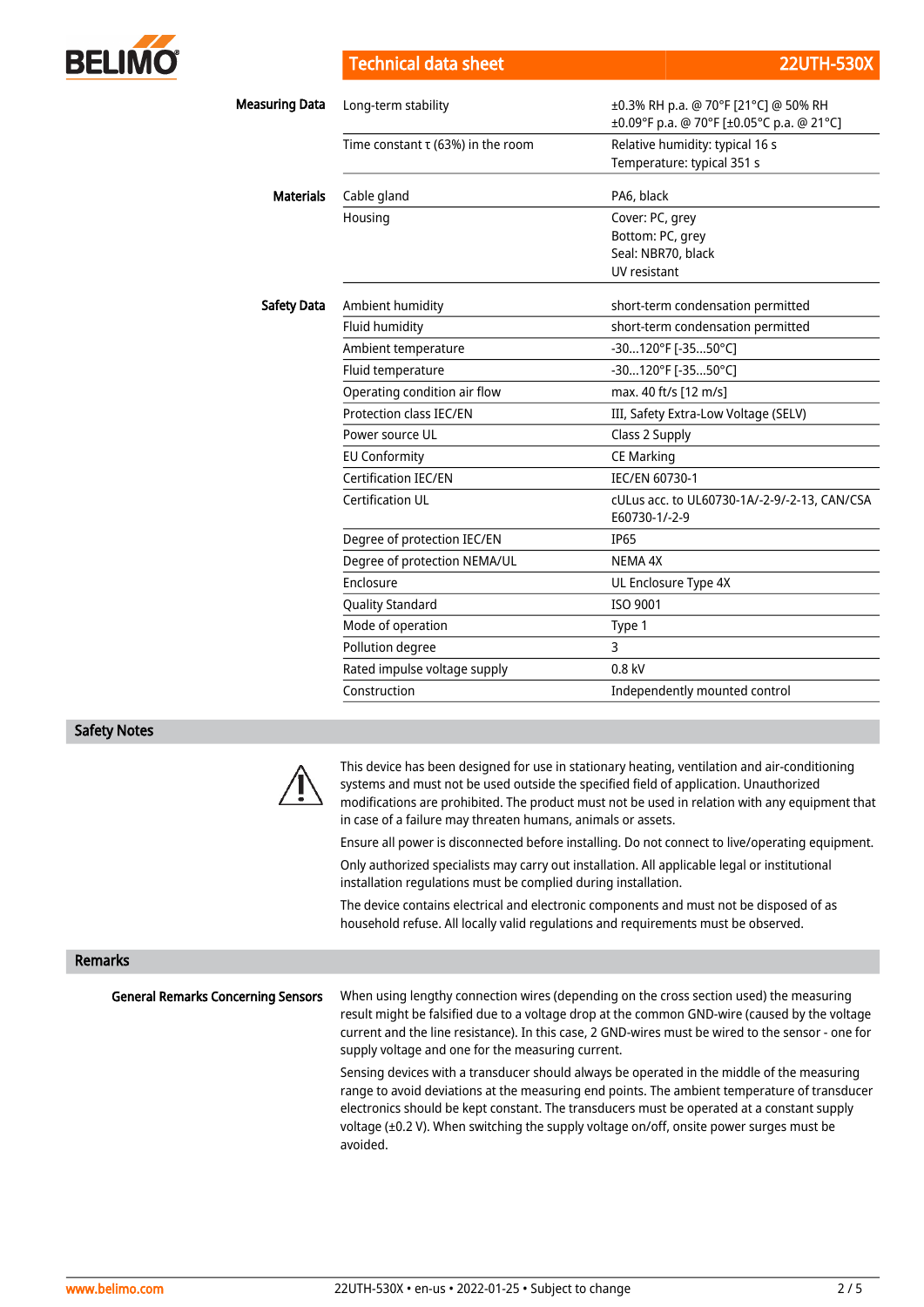

# Technical data sheet 22UTH-530X

| Build-up of self-heating by electrical<br>dissipative power | Temperature sensors with electronic components always have a dissipative power which affects<br>the temperature measurement of the ambient air. The dissipation in active temperature sensors<br>shows a linear increase with rising operating voltage. The dissipative power should be taken<br>into account when measuring temperature. In case of a fixed operating voltage (±0.2 V) this is<br>normally done by adding or reducing a constant offset value. As Belimo transducers work with a<br>variable operating voltage, only one operating voltage can be taken into consideration, for<br>reasons of production engineering. Transducers 010 V / 420 mA have a standard setting at<br>an operating voltage of DC 24 V. That means, that at this voltage, the expected measuring error<br>of the output signal will be the least. For other operating voltages, the offset error will be<br>increased by a changing power loss of the sensor electronics.<br>If a readjustment directly at the active sensor should be necessary during later operation, this<br>can be done with the following adjustment methods.<br>- For sensors with NFC or dongle by the corresponding Belimo app<br>- For sensors with a trimming potentiometer on the sensor board<br>- For bus sensors via bus interface with a corresponding software variable |
|-------------------------------------------------------------|---------------------------------------------------------------------------------------------------------------------------------------------------------------------------------------------------------------------------------------------------------------------------------------------------------------------------------------------------------------------------------------------------------------------------------------------------------------------------------------------------------------------------------------------------------------------------------------------------------------------------------------------------------------------------------------------------------------------------------------------------------------------------------------------------------------------------------------------------------------------------------------------------------------------------------------------------------------------------------------------------------------------------------------------------------------------------------------------------------------------------------------------------------------------------------------------------------------------------------------------------------------------------------------------------------------------------------------------------|
| Application notice for humidity sensors                     | Refrain from touching the sensitive humidity sensor element. Touching the sensitive surface will<br>void warranty.                                                                                                                                                                                                                                                                                                                                                                                                                                                                                                                                                                                                                                                                                                                                                                                                                                                                                                                                                                                                                                                                                                                                                                                                                                |
|                                                             | When exposed to harsh environmental conditions such as high ambient temperature and/or<br>high levels of humidity, or presence of aggressive gases (i.e. chlorine, ozone, ammonia), the<br>sensor element may be affected and readings may be outside the specified accuracy.<br>Replacement of deteriorated humidity sensors due to harsh environmental conditions is not<br>covered by the general warranty.                                                                                                                                                                                                                                                                                                                                                                                                                                                                                                                                                                                                                                                                                                                                                                                                                                                                                                                                    |
|                                                             | The sensor shows best performance when operated within recommended normal temperature<br>range of 560°C and humidity range of 2080% RH. Long-term exposure to conditions outside<br>normal range, especially at high humidity, may temporarily offset the humidity signal (e.g. +3%<br>RH after 60h kept at >80% RH). After returning into the normal temperature and humidity<br>range, the sensor will slowly come back to calibration state by itself.                                                                                                                                                                                                                                                                                                                                                                                                                                                                                                                                                                                                                                                                                                                                                                                                                                                                                         |
| <b>Scope of delivery</b>                                    |                                                                                                                                                                                                                                                                                                                                                                                                                                                                                                                                                                                                                                                                                                                                                                                                                                                                                                                                                                                                                                                                                                                                                                                                                                                                                                                                                   |
|                                                             | Dowel<br><b>Screws</b><br>1/2" NPT conduit adapter                                                                                                                                                                                                                                                                                                                                                                                                                                                                                                                                                                                                                                                                                                                                                                                                                                                                                                                                                                                                                                                                                                                                                                                                                                                                                                |

# Accessories

Optional accessories Description **Description** Controller Controller Controller Controller Controller Controller

Replacement filter, wire mesh, Stainless steel A-22D-A06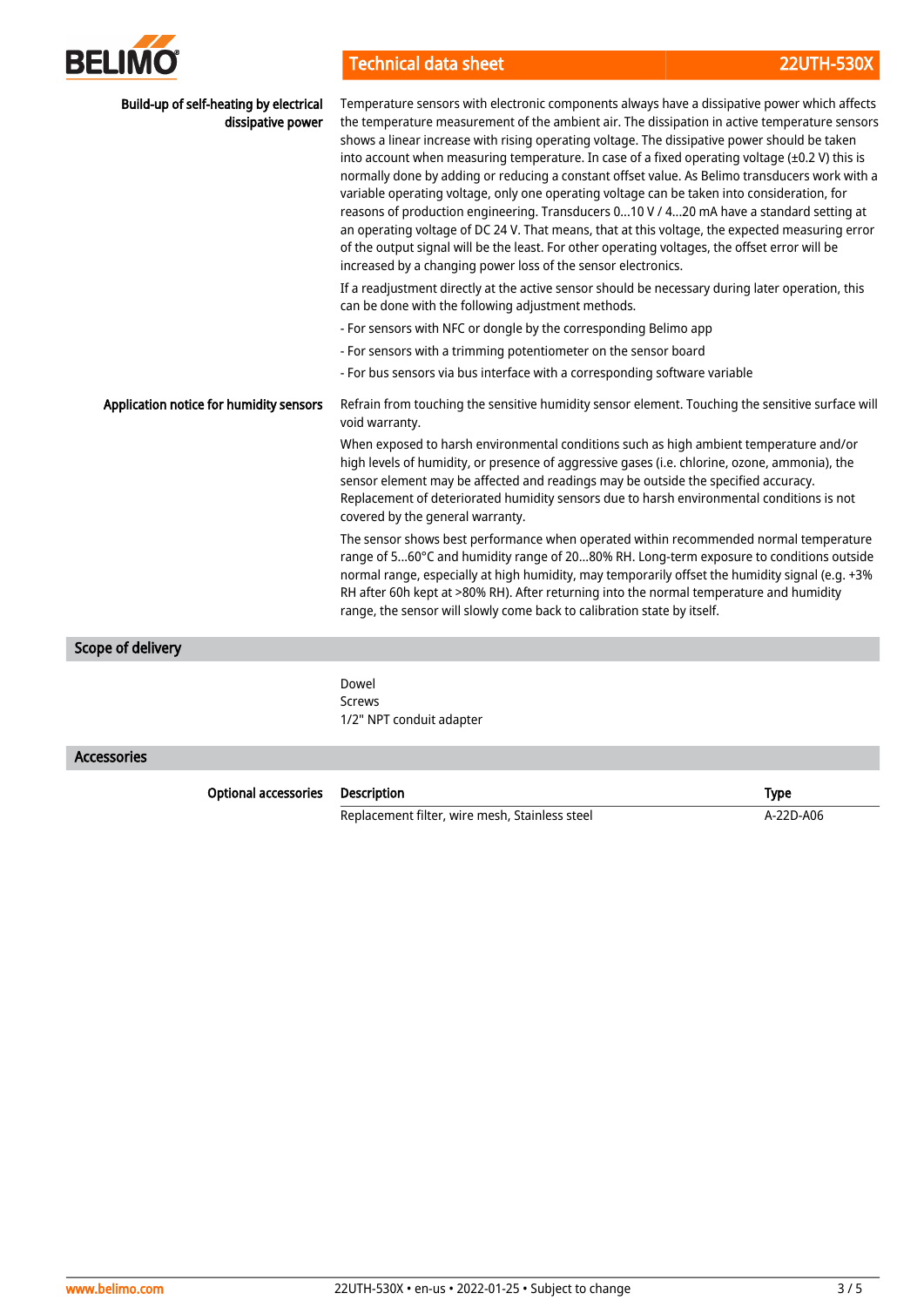



rH Relative humidity absH Absolute humidity EntH Enthalpy TPkt/Dew Dew point

(Measurement value available on Output AOI1)

> Connectors ST+ / ST- are only used for sensor types which additionally have a passive resistance sensor element for temperature measurement.

> Correct temperature values are only available, when the humidity output AOI1 and both inputs UB + are connected.

The adjustment of the measuring ranges is made by changing the bonding jumpers.

| The output value in the new measuring range is available after 2 seconds. |                      |  |                |  |
|---------------------------------------------------------------------------|----------------------|--|----------------|--|
| $\sim$ $\sim$                                                             | $\sim$ $\sim$ $\sim$ |  | $\blacksquare$ |  |

 $(T)$ 

 $(RH)$ 

| Setting        | Range $[^{\circ}C]$ | Range [°F] | Factory setting |
|----------------|---------------------|------------|-----------------|
| S <sub>0</sub> | -4060               | $-40160$   |                 |
| S1             | 050                 | 40140      |                 |
| S <sub>2</sub> | $-1535$             | 0100       |                 |
| S3             | -2080               | 0200       |                 |

4...20 mA

DC 15 ... 24 V 4...20 mA

DC 15 ... 24 V